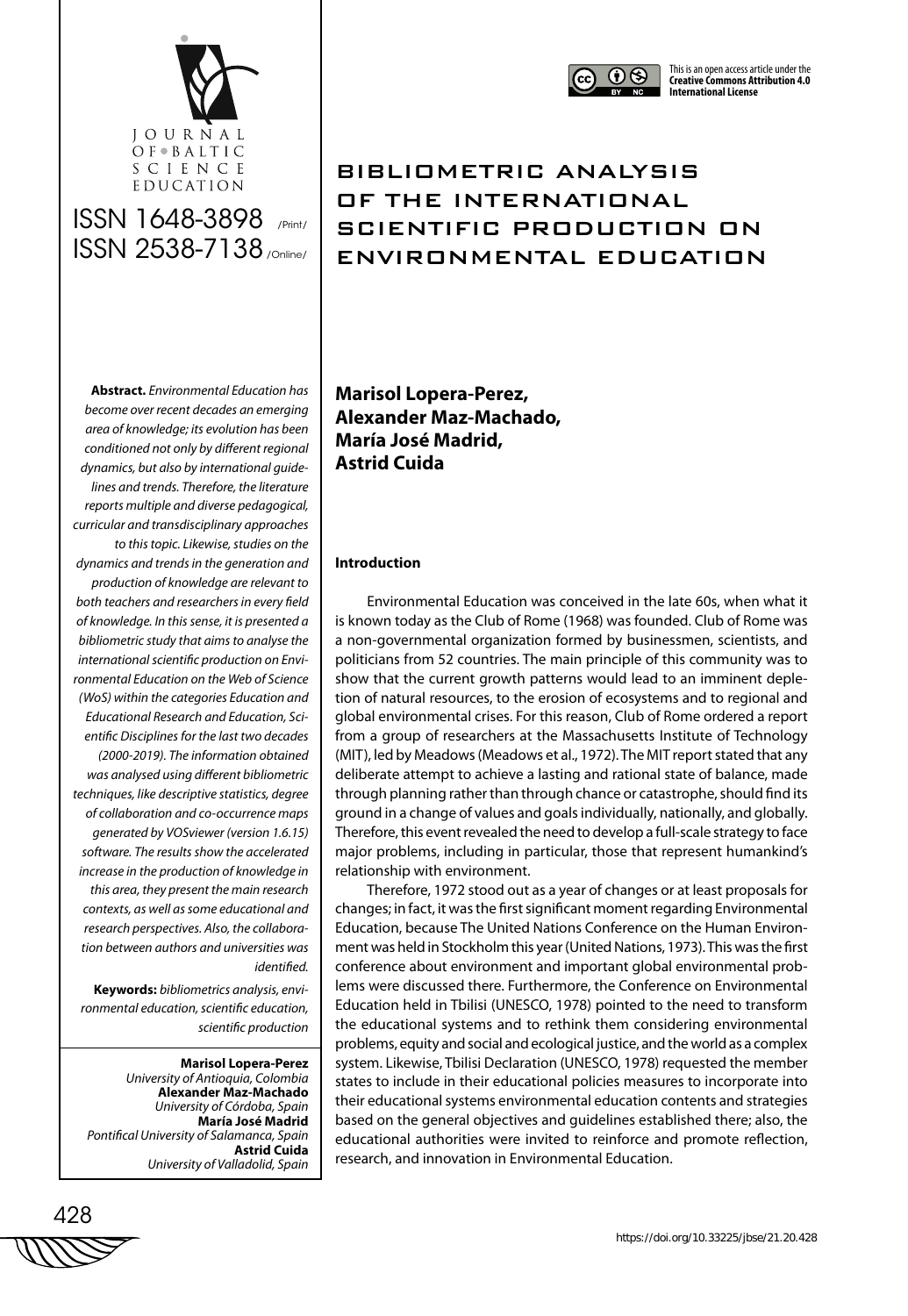BIBLIOMETRIC ANALYSIS OF THE INTERNATIONAL SCIENTIFIC PRODUCTION ON ENVIRONMENTAL EDUCATION (pp. 428-442)

In the following years, different elements were provided for an international strategy of education and training in the environment field; principles, characteristics, typologies, agents involved, and research guidelines were recognized in order to answer the environmental problems of the moment (UNESCO, 1987). However, it was in the Brundtland report (World Commission on Environment and Development, 1987) where the concept of sustainable development was developed and one of the strongest lines in Environmental Education began to consolidate: Education for Sustainable Development (ESD). This fact and the Conference of Río (Guimaraes, 1992) spread a very relevant message: there can be no economic growth without a sustainable environment, and education, at all levels, is where sustainability should be promoted.

ESD (UNESCO, 2002) allows every person to acquire the knowledge, skills, attitudes and values needed to build a sustainable future (Novo, 2009). Instructional education could be reformulated around sustainability, in this sense, Vilches Peña and Gil-Pérez (2016) considered that transition to sustainability should not be seen, nor considered at the educational level, as a bet for the future that requires sacrifices now: it is, on the contrary, a well-founded strategy to solve the problems that the humankind is already experiencing. It is about involving teachers, students and citizens in general, to satisfy the current needs from the humankind (not just from a minority), without harming the future. Something that the current recipes to "get out of the crisis", which is not only economic, cannot achieve.

Therefore, international guidelines have been adopted in multiple contexts - for example, the 2030 Agenda or the Sustainable Development Goals-, and public policies have been developed to strengthen and promote environmental education and to give it a transdisciplinary connotation. This has favoured linking environmental topics with different areas of knowledge in several educational contexts (formal, non-formal or informal). In addition, research studies which theorize, generate and systematize different experiences, have appeared, and studying them allows knowing the different patterns of knowledge generation in this field.

From this perspective, Environmental Education gives relevance to education, participation, research, and evaluation. Likewise, some recurring actions carried out are: collaboration in the creation and maintenance of infrastructures and networks of information and documentation for the use of associations; creation of local, regional, national and international associations that allow a more active social presence; establishment of cooperation agreements between associations in order to develop common initiatives, design and make good use of resources and materials, or coordinate effective and long-term programs; finally, promotion for the incorporation of environmental education in international development cooperation programs, in collaboration with organizations and universities from different countries.

In this sense, the literature allows recognizing the need for a deep conceptualization in Environmental Education and transcending from merely informative processes to others that transform the educational reality and allow systemic and critical thinking, participation and collaboration, and without a doubt, emotional bonding, in formal contexts (educational centres), as well as in non-formal ones. According to different authors, the increasing interest in environmental issues has also increased the production of knowledge on this field (Abraham et al., 2015; González & Puente, 2010; Medina Arboleda & Páramo, 2014). In fact, Environmental Education is nowadays considered as a relevant and interesting research and academic field. This has led to the publication of different documents, including reflections, literature reviews and empirical research.

Maz-Machado et al. (2020) argued about the need for bibliometric studies that analyse the dynamics and trends in the generation and production of knowledge. They considered that this kind of studies allows knowing the state of a field of knowledge and the production patterns of countries, regions or institutions, recognizing its strengths and even motivating political or scientific measures. In addition, bibliometric studies allow knowing more about patterns of research of a field by identifying for example the main countries, authors, institutions, keywords, research clusters, topics addressed, collaboration networks, etc. (González-Alcaide et al., 2018; Maz-Machado et al., 2015).

In this sense, literature review and bibliometric studies in Environmental Education allow reconstructing the history of the research in the field in local and global contexts, knowing the prevailing pedagogical trends, the epistemological and methodological obstacles, etc. Therefore, in recent years different bibliometric studies about Environment and Environmental Education have been made worldwide, for example Abraham et al. (2015), Hallinger and Chatpinyakoop (2019), Prosser Bravo and Romo-Medina (2019), etc.

In order to do this kind of studies, Medina-Arboleda and Páramo (2014) suggested expanding the inclusion of journals from different areas of knowledge in the searches, considering that environment implies transdisciplinarity. The same opinion about transdisciplinarity in the field manifested Papadimitriou and Kidman (2012). They analysed the journal *International Research in Geographical and Environmental Education* and they stated that although themes like teacher education, values and attitudes, inquiry and problem-solving were recurrent through

429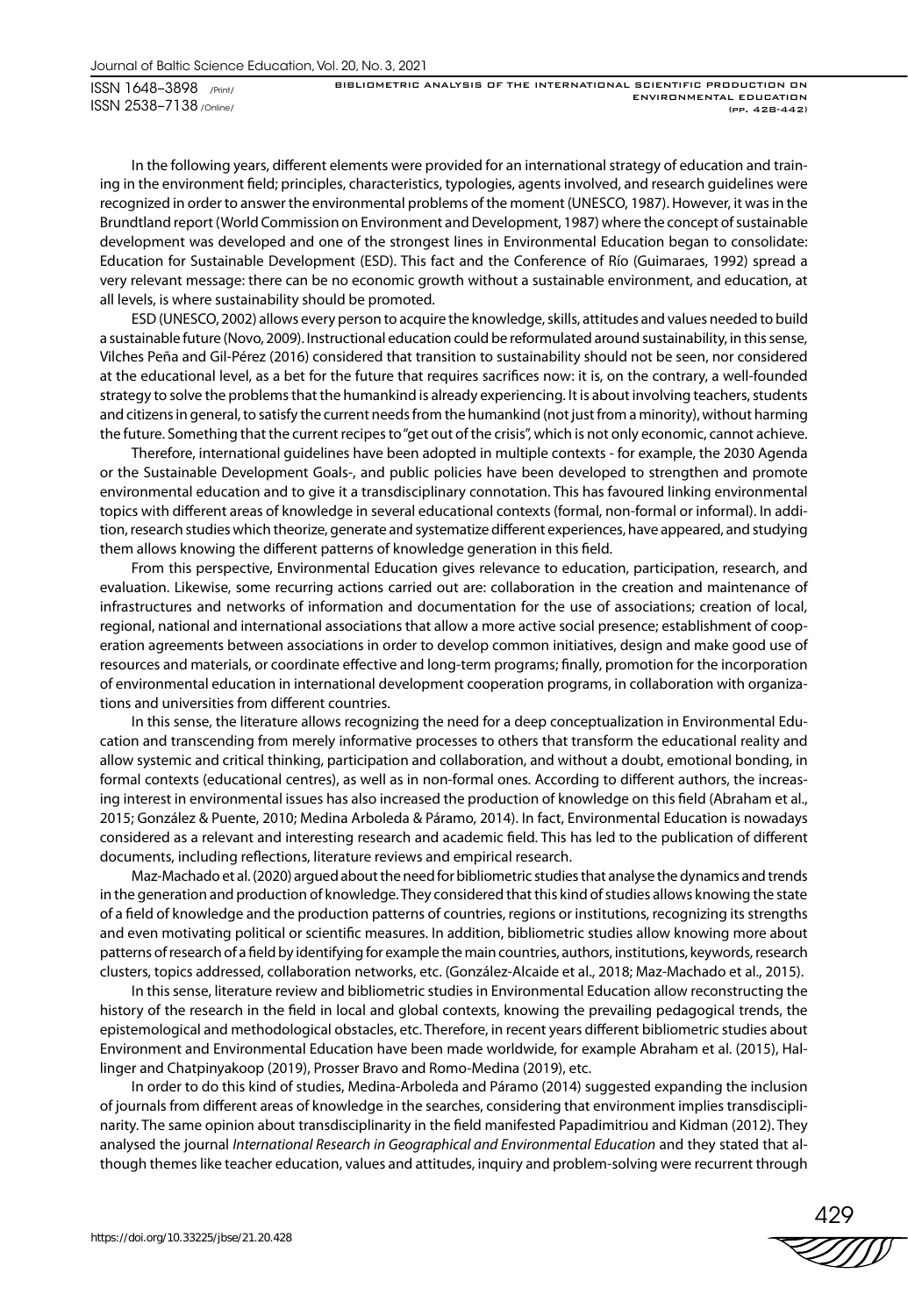BIBLIOMETRIC ANALYSIS OF THE INTERNATIONAL SCIENTIFIC PRODUCTION ON ENVIRONMENTAL EDUCATION (pp. 428-442)

ISSN 1648–3898 /Print/ ISSN 2538–7138 /Online/

the years, the thematic diversity of articles was high.

On the other hand, Onopriienko et al. (2021) stated that:

Conducting a bibliographic analysis according to the keywords "environmental education" it can be argued that the diversity of views on this thematic cluster is high. At the same time, each author in one way or another mentions the dialogue between man and nature, which is impossible without environmental education of young people and adults. Environmental education of adults is becoming especially relevant and requires qualitative changes, the latest methods and approaches, the use of international experience. (p. 6)

These studies show the growing interest for bibliometric studies in Environmental Education and the different views that these studies can offer. All things considered, this research aimed to know the international annual production in Education and Environment (E&E); to identify the most productive universities on this field; to know the topics with the greatest presence in the analysed documents according to their descriptors and the pattern of co-occurrences in the articles; to determine the degree of collaboration in authorship; and finally, to identify the journals included in SSCI that publish E&E documents.

#### **Research Methodology**

#### *General Background and Sample Selection*

This research is an exploratory and descriptive study. In March 2020, WoS was consulted, and the *Social Sciences Citation Index* (SSCI) database was selected from the main collection. Later, it was searched within the category Field of WoS the term <<Environmental Education>> from 2000 to 2019. 10855 documents were obtained corresponding to the entire database SSCI. Then, the data was refined by choosing the categories *Education & Educational Research* and *Education, Scientific Disciplines*, in order to ensure that all documents were related to educational aspects. Finally, using this filter, 2419 documents were obtained.

The described filter allowed ensuring that all the documents correspond to Education and Environmental Education themes. However, due to this filter other documents that address this topic may have been left out, therefore, the study is of a sample nature.

#### *Instrument and Procedures and Data Analysis*

All the considered documents were systematized in an ad hoc database, using Microsoft Office 2019 software (Access and Excel). Then, a process of standardization of the names of the educational institutions was carried out, due to the fact that different variants were found for the same institution.

The variables taken into account were: year, affiliation of the authors, name of the journal, number of authors per document, and descriptors; both, the ones defined by the authors and the Keywords plus given by WoS based on the cited references (Mangan, 2019). Then, the frequencies of each of the variables were extracted. Furthermore, the co-occurrence network (co-words) in the documents for the descriptors and Keywords plus was determined.

To assign the authorship of each document, all individuals identified as authors in the selected documents were included and counted equally. Only personal (rather than corporate) authors were included in this study.

In order to determine the collaboration patterns in authorship, the number of authors of each document was counted and then, to find the Degree of Collaboration (DC), the formula proposed by Subramanyam (1983) was used. This indicator has been used in various studies in science and social sciences (Pinto et al., 2015). Thus, for a collection k of articles published in a journal, these indicators are defined as:

$$
DC=1-f_{1}/N
$$

Where  $0 \leq DC \leq 1$ .

- $f_j$  = Number of articles with exactly j authors in a collection k, so  $f_i$  is the number of articles with exactly one author in a collection k.
- $N =$  Total number of articles in k.

The affiliation of the signing authors was taken into account to identify the collaboration that occurs between universities and then, the collaboration network was represented using the VOSviewer version 1.6.15 software

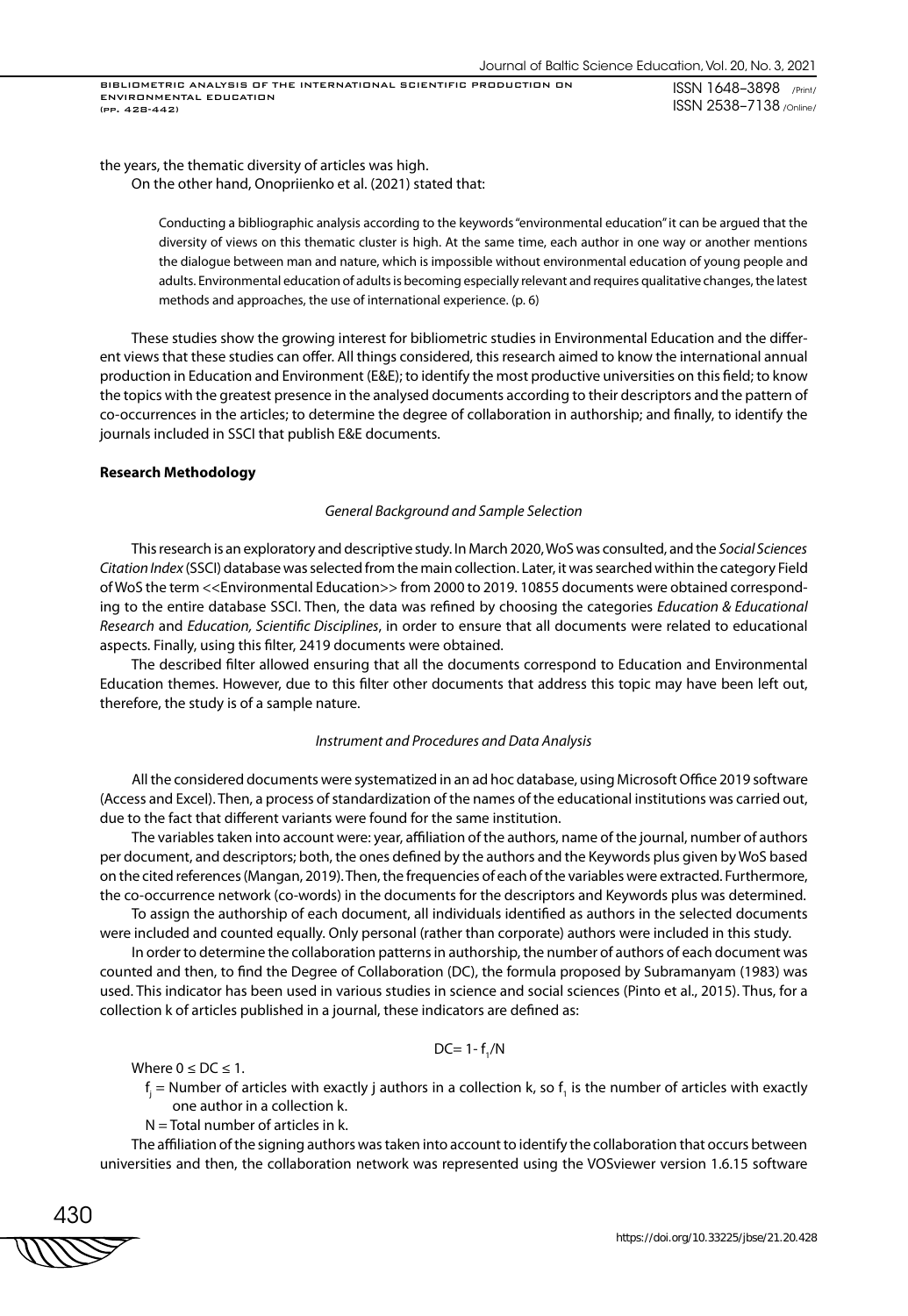BIBLIOMETRIC ANALYSIS OF THE INTERNATIONAL SCIENTIFIC PRODUCTION ON ENVIRONMENTAL EDUCATION (pp. 428-442)

(Van Eck & Waltman, 2020). Collaboration between countries was determined based on the number of authors from each country.

The entire methodological process followed in each step is explained in the following data processing diagram (Figure 1).

#### **Figure 1**

*Diagram of the Data Processing*



## **Research Results**

The analysis shows a total of 2419 documents about E&E indexed in the two SSCI categories, *Education & Educational Research* and *Education*, *Scientific Disciplines*. In relation to the language of publication, 96.7% of the documents were published in English (Table 1); this agrees with the fact that English is the main language for the international dissemination of scientific knowledge in this database.

#### **Table 1**

| Language | N    | %      |
|----------|------|--------|
| English  | 2340 | 96.73  |
| Spanish  | 50   | 2.07   |
| Turkish  | 17   | 0.70   |
| Other    | 12   | 0.50   |
| Total    | 2419 | 100.00 |

*Language of Publication of the Documents Analysed*

The year of publication of the documents revealed an increase in the production over the 20 years analysed, because only 10 documents were published in 2000 while 319 were published in 2019. However, this increase has not been consistent over the years (Figure 2). For example, from 2005 to 2012 there was a gradual increase in production, then, the production decreased slightly until 2015, since then it has increased and in 2019 the maximum production, until that moment, was achieved. To sum up, the behaviour of the production can be represented with a linear model with an R=0.912 adjustment.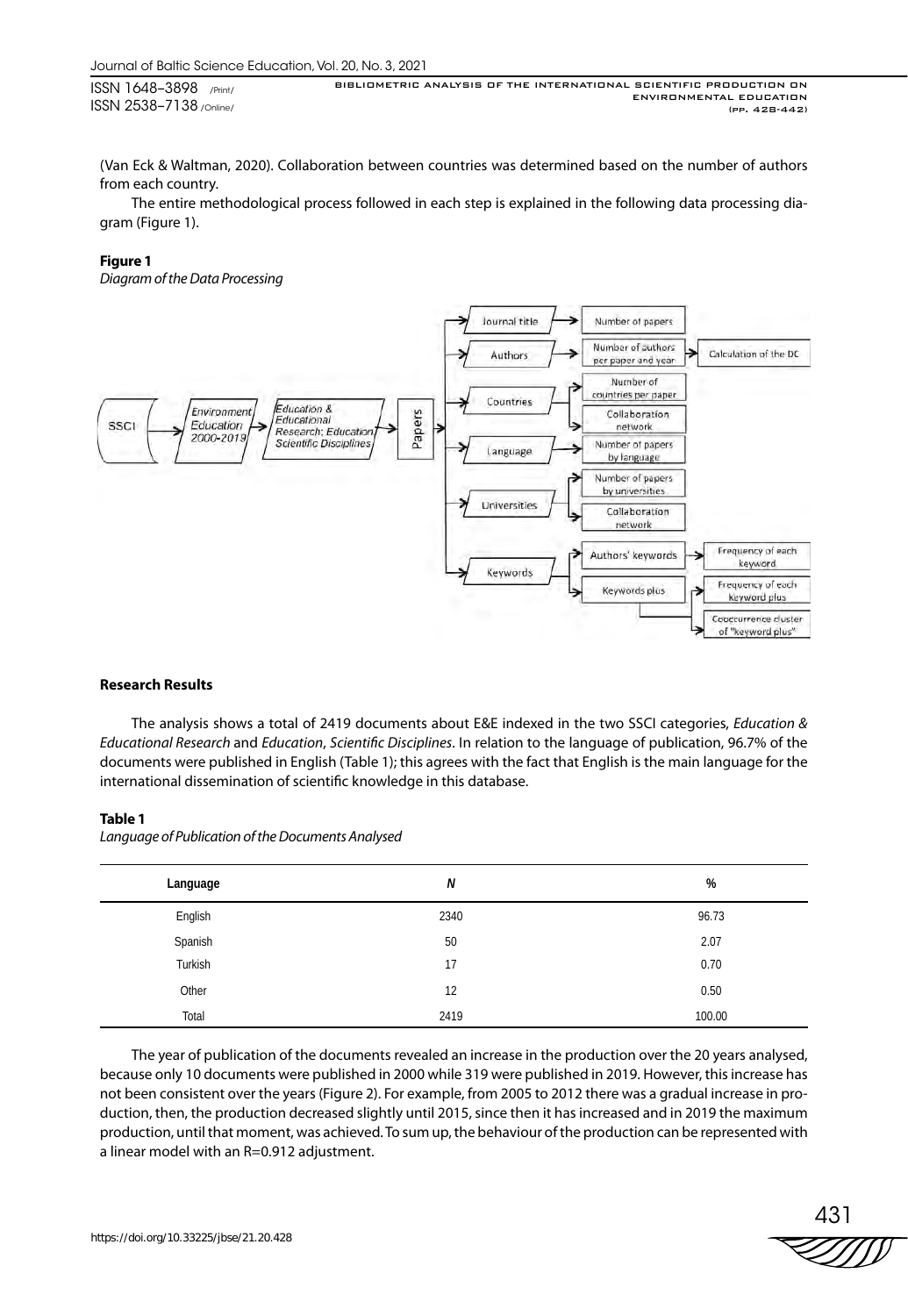## **Figure 2**

*Annual Production on Environmental Education in SSCI (2000-2019)*



There may be several reasons behind this behaviour. For example, it could be influenced by national and international events about environment and environmental education or by emerging lines of research.

Considering every document included in the analysis, articles are the most common form of publication, they represent 92.02% of all documents (Table 2).

## **Table 2 Type of Publication of the Documents Analysed**

| <b>Type of Document</b> | N              | %      |
|-------------------------|----------------|--------|
| Article                 | 2226           | 92.02  |
| Editorial material      | 71             | 2.94   |
| Review                  | 69             | 2.85   |
| Proceedings paper       | 32             | 1.32   |
| <b>Book</b>             | 14             | 0.58   |
| Others                  | $\overline{ }$ | 0.29   |
| Total                   | 2419           | 100.00 |

Research articles were published in 235 journals. 64.3% of these journals are from the United States of America, 17.9% from the Netherlands and 3.8% from Turkey. Table 3 shows the 20 journals which have published more documents about E&E, they published 60.2% of the total documents. It is noteworthy that among these journals, in 11<sup>th</sup> position, it was found *Enseñanza de las Ciencias*, which is published in Spain and its language of publication is Spanish.

## **Table 3**

*Top 20 WoS Journals that Publish on Environmental Education (2000-2019)*

| Journal                                                     | N   | %     |
|-------------------------------------------------------------|-----|-------|
| Environmental Education Research                            | 557 | 23.03 |
| Journal of Environmental Education                          | 189 | 7.81  |
| International Journal of Sustainability in Higher Education | 154 | 6.37  |

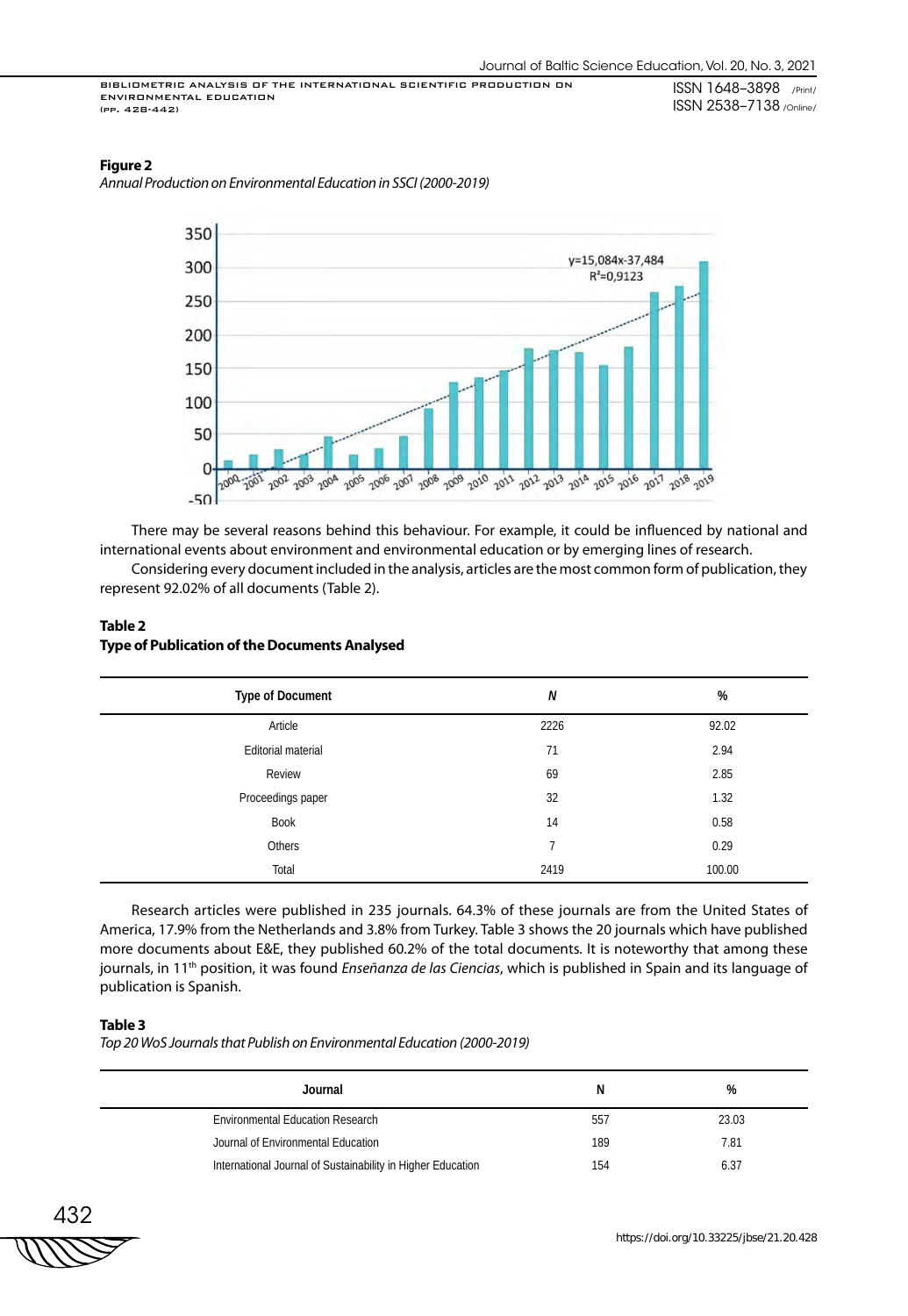BIBLIOMETRIC ANALYSIS OF THE INTERNATIONAL SCIENTIFIC PRODUCTION ON ENVIRONMENTAL EDUCATION (pp. 428-442)

| Journal                                                         | N  | %    |
|-----------------------------------------------------------------|----|------|
| International Journal of Science Education                      | 90 | 3.72 |
| Journal of Geography in Higher Education                        | 53 | 2.19 |
| Eurasia Journal of Mathematics Science and Technology Education | 40 | 1.65 |
| Science Education                                               | 37 | 1.53 |
| Research in Science Education                                   | 35 | 1.45 |
| Journal of Research in Science Teaching                         | 32 | 1.32 |
| Journal of School Health                                        | 30 | 1.24 |
| Enseñanza de las Ciencias                                       | 28 | 1.16 |
| <b>Health Education Research</b>                                | 27 | 1.12 |
| <b>Higher Education</b>                                         | 25 | 1.03 |
| Journal of Science Education and Technology                     | 25 | 1.03 |
| International Journal of Educational Development                | 24 | 0.99 |
| Journal of Baltic Science Education                             | 24 | 0.99 |
| Nurse Education Today                                           | 24 | 0.99 |
| Journal of Biological Education                                 | 22 | 0.91 |
| <b>Bmc Medical Education</b>                                    | 21 | 0.87 |
| Journal of Nutrition Education and Behaviour                    | 20 | 0.83 |

Considering the origin of the authors of the documents included in the analysis, the study found 91 different countries. More than a third of the publications on E&E come from the United States of America, as Table 4 shows. Then, documents come also from Australia and the United Kingdom, which have a similar number of documents published (219 and 218 respectively). Among the most productive countries from Latin America are included Brazil with 47 documents, Mexico with 16 documents and Colombia with 6 documents.

#### **Table 4**

*Top 20 Countries with the Highest Scientific Production on Environmental Education*

| Country        | $\pmb N$ | $\%$  |
|----------------|----------|-------|
| <b>USA</b>     | 813      | 33.61 |
| Australia      | 219      | 9.05  |
| United Kingdom | 218      | 9.01  |
| Canada         | 177      | 7.32  |
| Turkey         | 136      | 5.62  |
| Sweden         | 118      | 4.88  |
| Spain          | 108      | 4.46  |
| China          | 77       | 3.18  |
| Germany        | 75       | 3.10  |
| Netherlands    | 67       | 2.77  |
| Israel         | 65       | 2.69  |
| Taiwan         | 61       | 2.52  |
| Brazil         | 47       | 1.94  |
| New Zealand    | 44       | 1.82  |
| South Africa   | 43       | 1.78  |

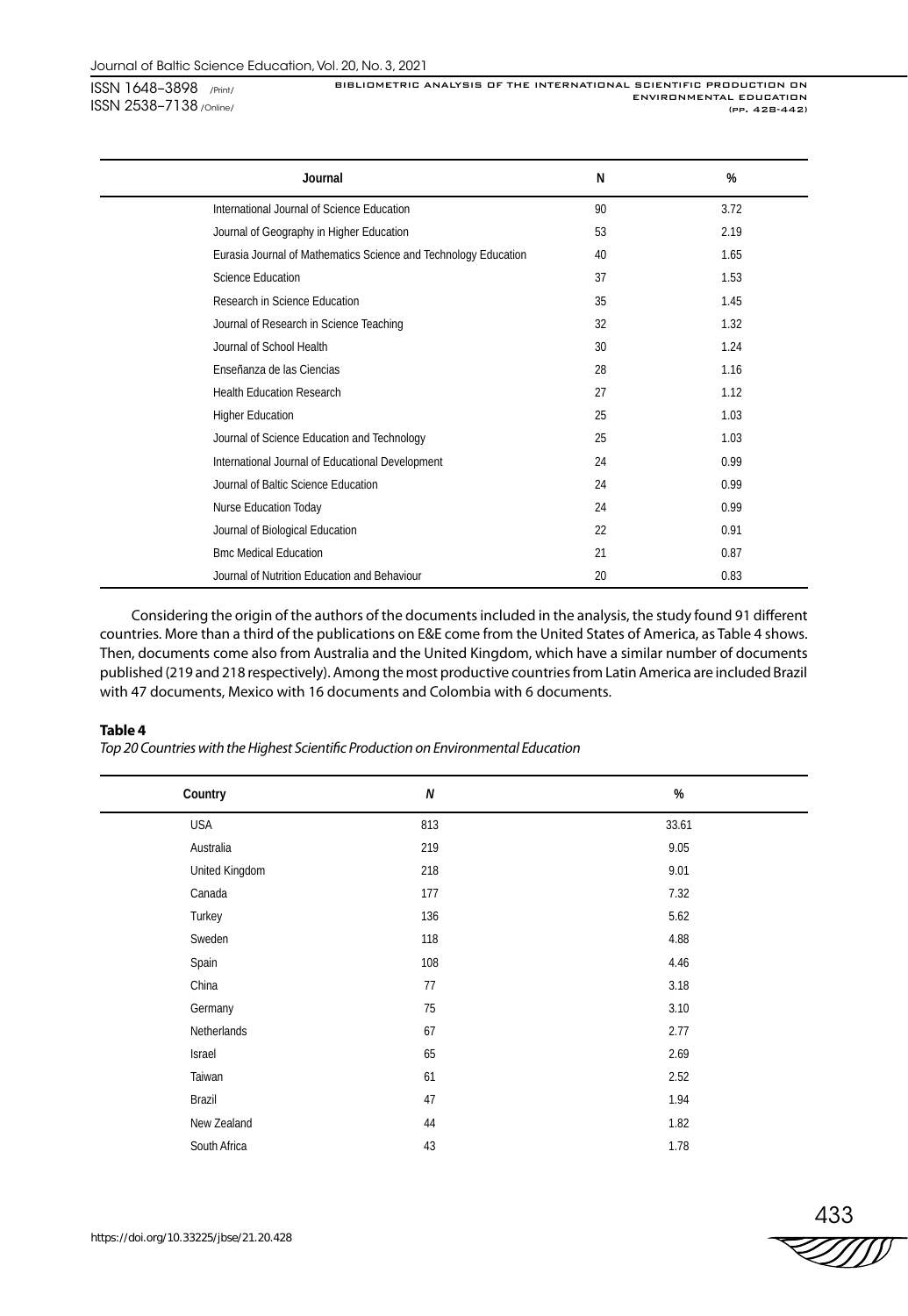| Country     | N  | %    |
|-------------|----|------|
| Belgium     | 39 | 1.61 |
| Greece      | 37 | 1.53 |
| Finland     | 36 | 1.49 |
| Scotland    | 36 | 1.49 |
| South Korea | 26 | 1.07 |

Considering the collaboration among countries, it is possible to divide these countries into 13 groups. The biggest group includes the United States of America, which has collaborated in E&E scientific publications with 40 countries; it is followed by England, which has collaborated with 36 countries, Australia with 34, and Spain with 31 (Figure 3). All Latin American countries are related to Spain, except Perú, which is related only to the USA. Figure 3 shows the collaboration network between countries, the size of the nodes is determined by the production on this topic per country.

#### **Figure 3**

*Collaboration Network among Countries*



These 2419 documents were signed by 4710 different authors, this generated 6410 signatures, because several documents were signed by more than one author, in particular, the average number of authors per article is 2.64. Also, it was found that 688 documents (28.44%) were signed by a single author, 707 (29.23%) by two authors and 485 (20.05%) by three authors. Two documents were signed by 17 authors and this is the maximum number of authors per document found. In total, 71.56% of the documents were published collaboratively.

The Degree of Collaboration (DC), which was calculated for biannual periods, shows that in the last 6 years (since 2014) the DC has achieved its maximum and it has remained constant since then (Table 5). The DC for the entire period is 0.89, this value confirms the existence of collaborative networks in scientific production in E&E.

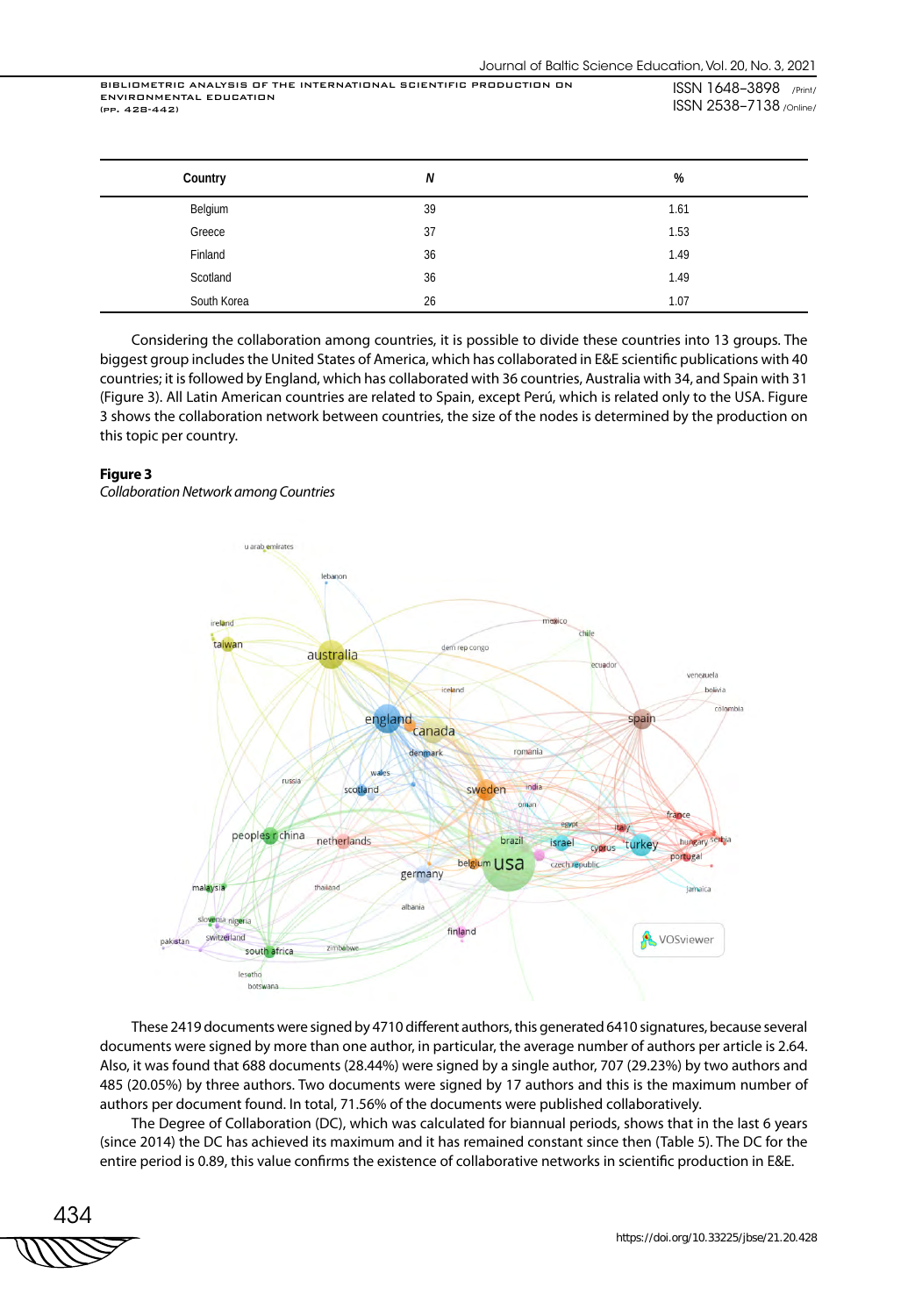| ISSN 1648-3898 /Print/         | BIBLIOMETRIC ANALYSIS OF THE INTERNATIONAL SCIENTIFIC PRODUCTION ON |
|--------------------------------|---------------------------------------------------------------------|
|                                | ENVIRONMENTAL EDUCATION                                             |
| <b>ISSN 2538-7138</b> /Online/ | (PP. 428-442)                                                       |

#### **Table 5**

*Degree of Collaboration (DC) in Authorship*

| Period | 2000-01 | 2002-03 | 2004-05 | 2006-07 | 2008-09 | 2010-11 | 2012-13 | 2014-15 | 2016-17 | 2018-19 | Total |
|--------|---------|---------|---------|---------|---------|---------|---------|---------|---------|---------|-------|
| DC.    | 0.87    | 0.81    | 0.74    | 0.81    | 0.80    | 0.88    | 0.88    | 0.92    | በ 92    | 0.92    | 0.89  |

The authors of the documents included in this analysis belong to 1233 different research institutions (every institution with at least one signatory author in one document was considered). It should be noted that in 44 documents no information about the institutional affiliation of the authors was found. Table 6 shows the universities that participate in the co-authorship of more than 20 documents. This table shows that the production is led by the University of North Carolina and followed by the University of California System. The first European university is the University of London (UK), it has 34 documents, and it is in 5th place (shared with other universities), the next European institution is Stockholm University. The first university from Oceania is the Monash University (Australia). The University of Sao Paulo (Brazil) is the first South American institution, and it has 8 documents.

#### **Table 6**

*Universities with the Highest Production in Environmental Education on WoS*

| <b>University</b>                                                    | N  | %    | <b>University</b>                             | N  | %    |
|----------------------------------------------------------------------|----|------|-----------------------------------------------|----|------|
| University of North Carolina                                         | 47 | 1.94 | Stockholm University                          | 24 | 0.99 |
| University of California System                                      | 42 | 1.74 | Pennsylvania State University University Park | 23 | 0.95 |
| Monash University                                                    | 39 | 1.61 | University of Gothenburg                      | 22 | 0.91 |
| State University System of Florida                                   | 37 | 1.53 | University of Minnesota System                | 22 | 0.91 |
| Pennsylvania Commonwealth System of Higher<br><b>Education Pcshe</b> | 34 | 1.41 | Middle East Technical University              | 21 | 0.87 |
| California State University System                                   | 34 | 1.41 | Purdue University                             | 21 | 0.87 |
| University of London                                                 | 34 | 1.41 | <b>Purdue University System</b>               | 21 | 0.87 |
| <b>Cornell University</b>                                            | 30 | 1.24 | University of Wisconsin System                | 21 | 0.87 |
| University System of Georgia                                         | 30 | 1.24 | <b>Clemson University</b>                     | 20 | 0.83 |
| Deakin University                                                    | 27 | 1.12 | University of Florida                         | 20 | 0.83 |
| Pennsylvania State University                                        | 27 | 1.12 | University of Washington                      | 20 | 0.83 |
| Virginia Polytechnic Institute State University                      | 24 | 0.99 |                                               |    |      |

The authors provided 4719 descriptors and the descriptors assigned by WoS (based on the titles of the cited references - *Keywords plus*) were 2624. Figures 4 and 5 show the co-occurrence among the descriptors (the greater the co-occurrence, the bigger the size of the circles and the labels). The words in English were used, in order to facilitate interconnections and to avoid the possible noise due to the different denominations and languages, this is recommended in various bibliometric studies (Pinto et al., 2015).

The co-occurrence maps generated for each set of descriptors differ in the word with the greatest accumulation of density, in the authors' descriptors (figure 4) the map is denser around "environment education" while in the *Keywords plus* (figure 5) the greatest density is around "education". Considering *Keywords plus* are more objective than those provided by the authors, the research focus was their analysis.

Figures 4 and 5 shows respectively, a 2D view of the original 3D co-occurrence map of authors' descriptors and 3D co-occurrence map of descriptors *Keywords plus* assigned by *WoS*. The different nodes represent the different descriptors, and their size is determined by the frequency of apparition of each descriptor. The lines link each descriptor with the other keywords that appear with it (co-appear).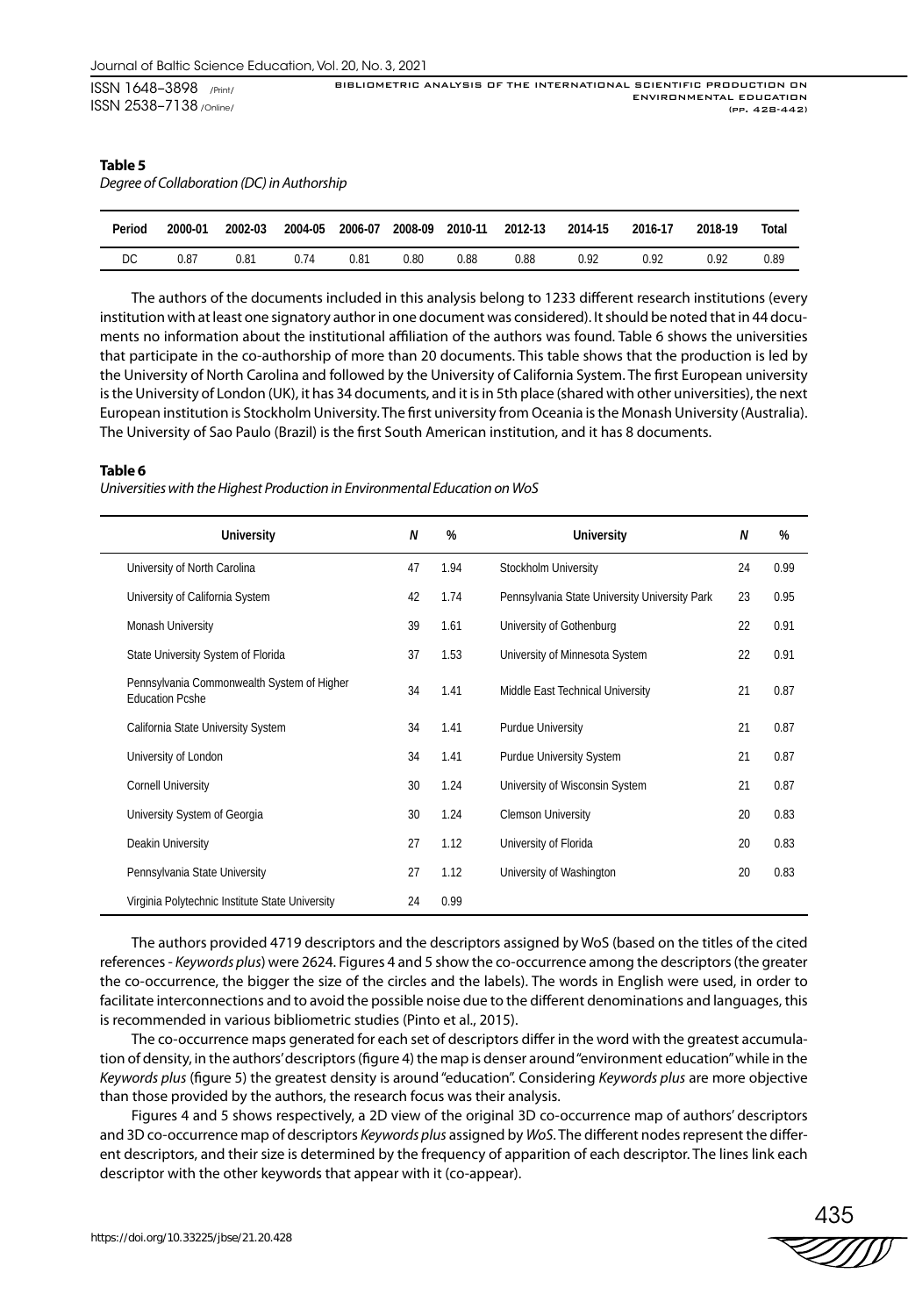### **Figure 4**

*Co-occurrence Map of Authors' Descriptors*



## **Figure 5**

*Co-occurrence Map of Descriptors Keywords Plus Assigned by WoS*



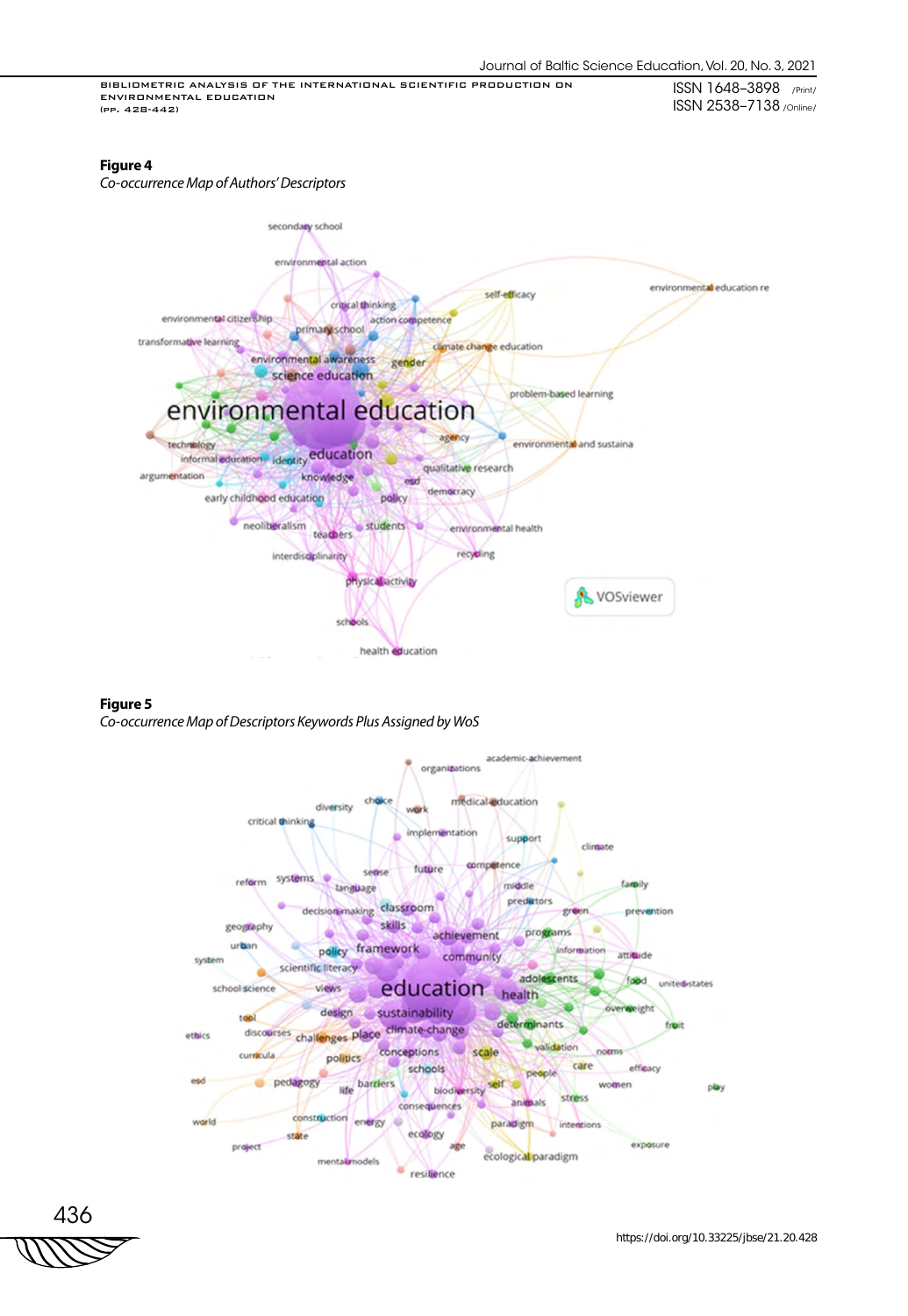BIBLIOMETRIC ANALYSIS OF THE INTERNATIONAL SCIENTIFIC PRODUCTION ON ENVIRONMENTAL EDUCATION (pp. 428-442)

Descriptors whose frequency is higher than a thousand are "Education" which appears in 71.4% of all documents, and "Knowledge" in 54.6%, they both appear in more than half of the publications (Table 7). Although the descriptor "knowledge" is not recognizable in the 2D view figure, it would be recognizable on the 3D original map.

The first descriptor of environment or environmental education is "Environmental-education" which appears in 19.65% of documents and then "sustainability" in 12.4%.

#### **Table 7**

*Most Frequent Keywords in Environmental Education and Education*

| Keyword                 | N    | %    | Keyword           | N   | %    |
|-------------------------|------|------|-------------------|-----|------|
| Education               | 1726 | 71.4 | <b>Beliefs</b>    | 346 | 14.1 |
| Knowledge               | 1321 | 54.6 | Higher-education  | 342 | 13.0 |
| Science                 | 974  | 40.3 | Values            | 314 | 12.7 |
| Attitudes               | 955  | 39.5 | <b>Teachers</b>   | 308 | 12.6 |
| <b>Students</b>         | 917  | 37.9 | Health            | 305 | 12.4 |
| Behaviour               | 687  | 28.4 | Framework         | 299 | 12.4 |
| Model                   | 514  | 21.2 | Sustainability    | 299 | 12.2 |
| Perceptions             | 514  | 21.2 | Curriculum        | 295 | 11.7 |
| Impact                  | 475  | 19.6 | Achievement       | 284 | 11.5 |
| Children                | 474  | 19.6 | Literacy          | 277 | 11.2 |
| Environmental-education | 474  | 19.6 | Management        | 272 | 10.9 |
| School                  | 361  | 14.9 | Experiences       | 264 | 10.9 |
| Performance             | 350  | 14.5 | Science-education | 264 | 14.1 |

In order to know more about the descriptors directly related to the environment, the keywords plus obtained in our data have been filtered using a truncation on the right side with the word "environment \*". By doing so, 226 descriptors were obtained. Most of them, 69.75%, are included in less than 5 documents. Table 8 shows those that are included in 10 or more documents.

#### **Table 8**

*Terms that Incorporate "Environment" 10 Times or More*

| <b>Terms</b>                 | Frequency | %     |
|------------------------------|-----------|-------|
| Environmental education      | 429       | 17.73 |
| Environmental literacy       | 37        | 1.53  |
| Environmental attitudes      | 33        | 1.36  |
| Environmental awareness      | 19        | 0.79  |
| Environmental knowledge      | 18        | 0.74  |
| Environmental sustainability | 18        | 0.74  |
| Environmental behaviour      | 17        | 0.70  |
| Environmental science        | 12        | 0.50  |
| Pro-environmental behaviour  | 12        | 0.50  |
| Environmental action         | 12        | 0.50  |
| Pro-environmental behaviour  | 11        | 0.45  |
| Environmental issues         | 10        | 0.41  |

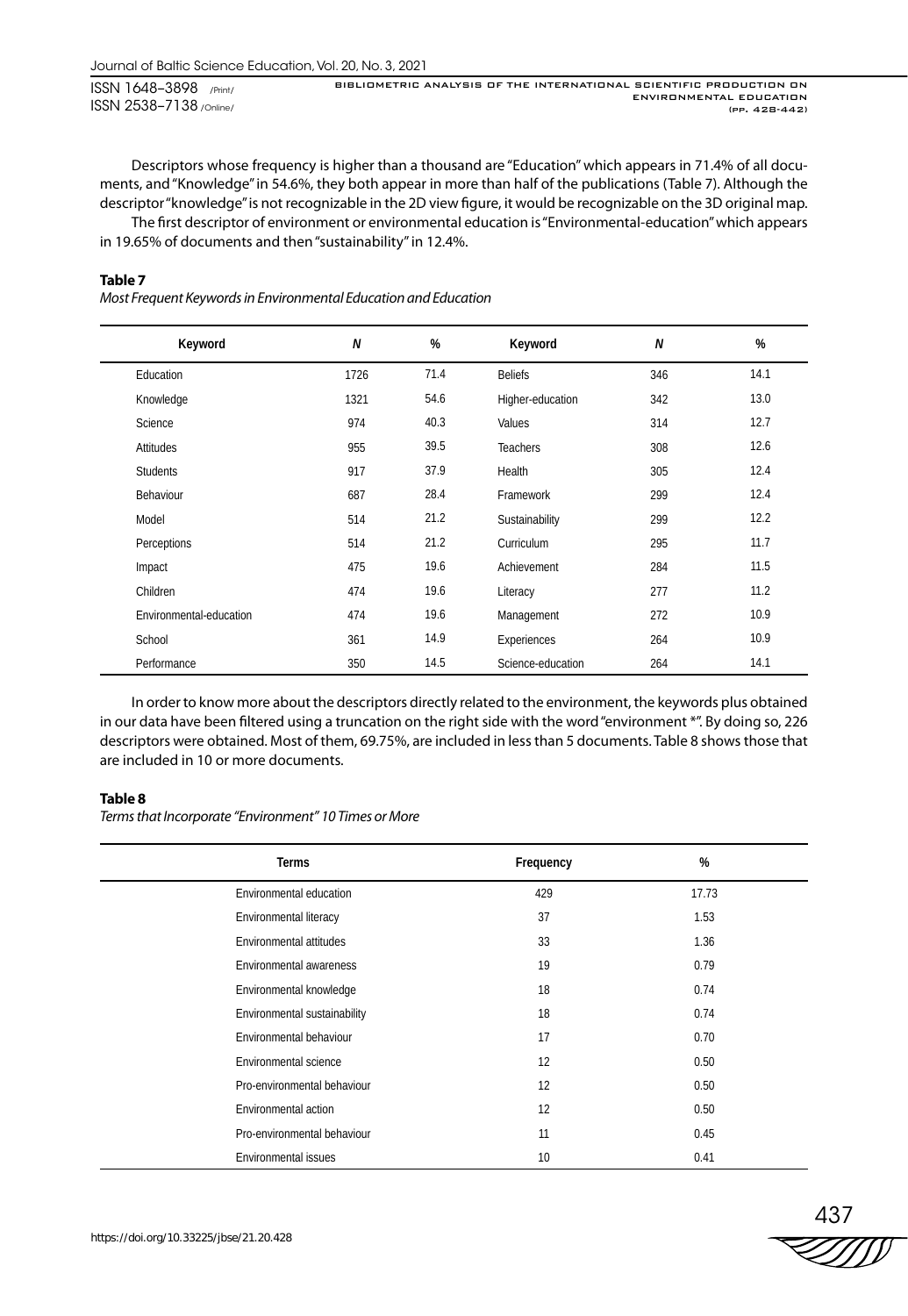Additionally, a co-occurrence map of these filtered descriptors was created (Figure 6) and in order to have a more concrete view of these in the analysed documents, they were grouped by clusters of at least 6 elements. Table 9 presents the descriptors grouped into 11 clusters and the main topics that made the formation of clusters possible. These topics were inferred from the analysis of the different clusters.

#### **Figure 6**

*Co-occurrence Map of the Descriptors Related to "Environment"*



#### **Table 9**

*Clusters of at Least 6 Elements for the Descriptors that Include Environment*

| <b>Clusters</b>        | <b>Descriptors</b>                                                                                                                                                                                                                                                          | Main topics                                                                                                    |
|------------------------|-----------------------------------------------------------------------------------------------------------------------------------------------------------------------------------------------------------------------------------------------------------------------------|----------------------------------------------------------------------------------------------------------------|
| Cluster 1<br>(9 items) | Environment, environment protection, environmental, environmental attitude scale, envi-<br>ronmental awareness, environmental consciousness, environmental education curriculum,<br>non-formal environmental education, youth environmental volunteers.                     | Contexts of Environmental Educa-<br>tion -where it is applied                                                  |
| Cluster 2<br>(8 items) | Environmental concern, environmental health, environmental identity, environmental opti-<br>mism, environmental racism, environmental sustainability, pro-environmental behaviours,<br>school environment.                                                                  | Environmental Education and alter-<br>native perspectives -different ways<br>of thinking about the environment |
| Cluster 3<br>(8 items) | Environmental behaviours, environmental citizenship, environmental leadership, environ-<br>mental responsibility, environmental views, multicultural environmental projects, private-<br>sphere environmentalism, socio-environmental projects.                             | Projects about Environmental<br>Education -as main strategy-                                                   |
| Cluster 4<br>(8 items) | Built environments, environmental activism, environmental certification, environmental<br>learning, environmental service learning, experimental environmental education, integrated<br>environmental teaching, pro-environmental behaviour.                                | Didactic approaches in Envi-<br>ronmental Education -teaching,<br>learning and evaluation                      |
| Cluster 5<br>(8 items) | Environmental behaviour, environmental concerns, environmental motivation, Environ-<br>mental values, experiential environmental education, model of responsible environmental<br>behaviour, pro environmental behaviours, pro environmental behaviour.                     | Attitudinal issues: beliefs, values,<br>responsibility.                                                        |
| Cluster 6<br>(7 items) | Children's environmental attitudes and knowledge scale, environmental attitudes, environ-<br>mental education evaluation, environmental worldview, environmentally friendly behav-<br>iours, environmentally responsible behaviour types, sponsored environmental campaign. | Affective and emotional connection<br>with the environment.                                                    |

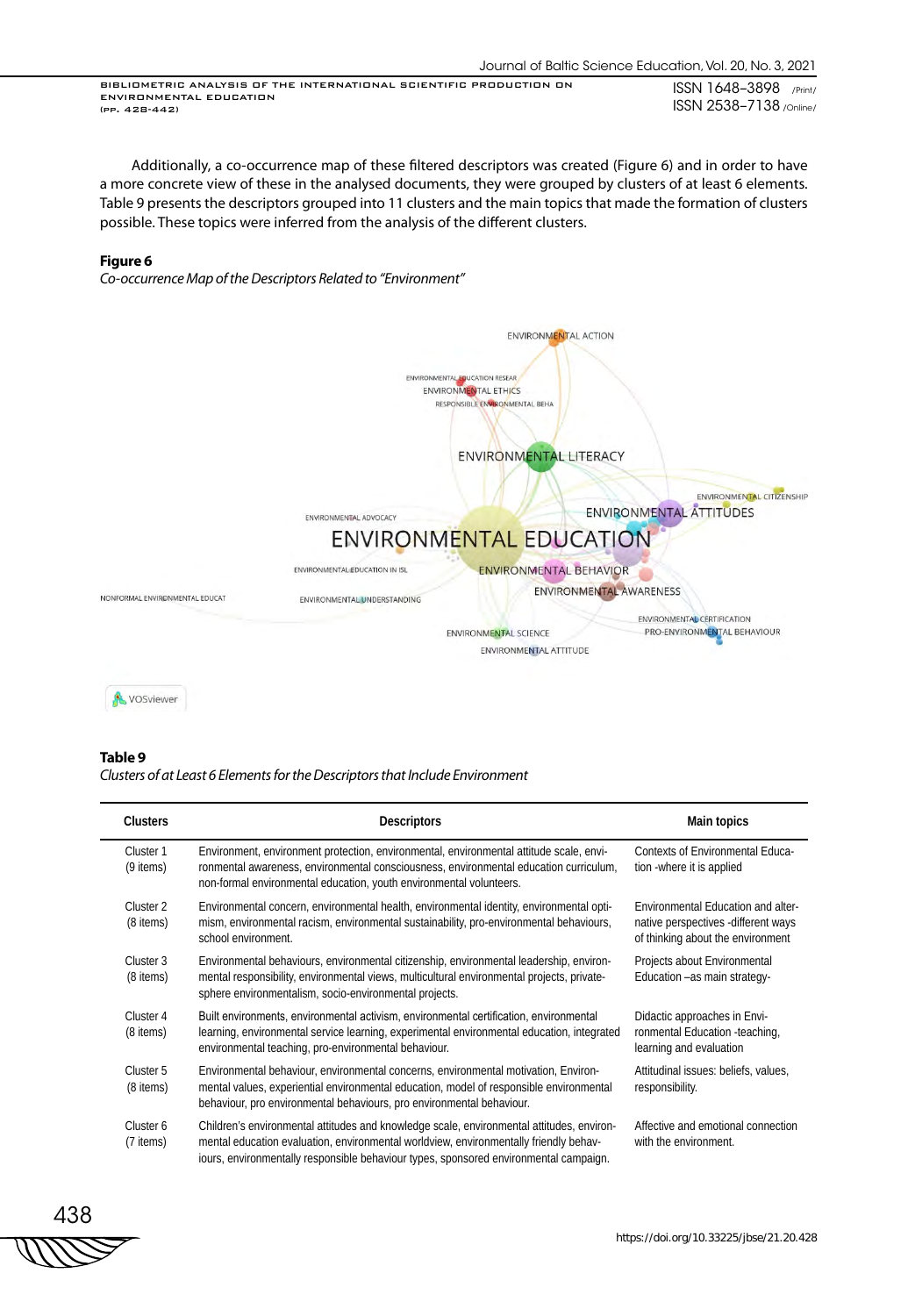BIBLIOMETRIC ANALYSIS OF THE INTERNATIONAL SCIENTIFIC PRODUCTION ON ENVIRONMENTAL EDUCATION (pp. 428-442)

| <b>Clusters</b>           | <b>Descriptors</b>                                                                                                                                                                                                                                                                                | Main topics                                                             |
|---------------------------|---------------------------------------------------------------------------------------------------------------------------------------------------------------------------------------------------------------------------------------------------------------------------------------------------|-------------------------------------------------------------------------|
| Cluster 7<br>(7 items)    | Environment defined, environmental attitudes and values, environmental competences,<br>environmental insight, environmental literacy, environmental management systems, envi-<br>ronmentally responsible behaviour.                                                                               | Components of environmental<br>literacy.                                |
| Cluster 8<br>(7 items)    | Environmental campaign, environmental curriculum, environmental information, environ-<br>mental knowledge, environmental surveys, environmental values and attitudes, pro-<br>environmental behaviour.                                                                                            | Knowledge and attitudes in Envi-<br>ronmental Education.                |
| Cluster 9<br>(7 items)    | Brazilian environmental education, environmental aesthetics, environmental and sustain-<br>ability education, environmental education and scientific conferences, environmental<br>education research, postgraduate environmental education, scientific production on<br>environmental education. | Spreading of knowledge in Environ-<br>mental Education                  |
| Cluster 10<br>(7 items)   | Constructivist learning environments, critical environmental education, environmental ac-<br>tion, environmental interconnectedness, environmental issues, responsible environmental<br>behaviour, urban & built environments.                                                                    | Teaching approaches in Environ-<br>mental Education and sustainability. |
| Cluster 11<br>$(6$ items) | Environmental management, environmental research, environmental science, environmen-<br>tal studies, environmental workshop, university environmental awareness.                                                                                                                                  | Research Exercises in Environ-<br>mental Education.                     |

#### **Discussion**

Firstly, the research highlights that Environmental Education has become more popular over recent years and it has been a focus of interest in the production of knowledge, from both educational (curricular and didactic) and research fields. This interest is reflected in the increase in the production of scientific articles, especially between 2009 and 2014 and between 2017 and 2020. These results are consistent with other studies on Environmental Education (Prosser Bravo & Romo-Medina, 2019), climate literacy (García Vinuesa & Meira Cartea, 2019) or sustainability (Côrtes & Rodrigues, 2016; Hallinger & Chatpinyakoop, 2019).

This academic production occurs mainly in the form of articles (92.02%) published frequently in journals about Environmental Education, although some journals belong to other areas like: Social Sciences, Experimental Sciences, Mathematics and Technology, or Health (nursing or medicine).

The reasons why these journals, which belong to areas of knowledge not traditionally related to Environmental Education, include articles about Environmental Education are diverse; future analyses could study the relationship between Environmental Education and other topics.

 Furthermore, the results obtained show that most documents are written in English (96.73%) and they come mainly from countries such as the United States of America, Australia, the United Kingdom and Canada. This reveals Anglo-Saxon's hegemony in discourses in WoS and the smaller presence of other research contexts like Latin America.

Among the most productive countries from Latin America are included three countries: Brazil, Mexico, and Colombia. According to Medina and Páramo (2014), the number of articles about E&E indexed in SSCI database by these three countries is just slightly lower than the number of articles on Environmental Education from Latin America published in journals of education indexed in SCIELO and Redalyc from 2000 to 2013.

Regarding authorship, it is noteworthy that most documents, which were published in the last two decades, are written by two or more authors/researchers, this implies that these articles are the result of a collaborative research process and writing. Many studies consider that articles written by more than one author increase their impact, for example, Borsuk et al. (2009). The results show an increase in the production in WoS and an increasing DC over recent years (0.92 between 2018 and 2019), so this collaboration could be an academic strategy to significantly increase the number of publications. Therefore, it could be considered that the presence of academic networks favoured the publication on WoS.

In addition, the degree of collaboration in E&E is 0.89, it is considerably higher than in other disciplines, for example in Psychology (0.53) (Zafrunnisha & Pullareddy, 2009), Economics (0.58) (Biradar & Tadasad, 2016) or Demography (0.6) (Maz-Machado & Jiménez-Fanjul, 2018). The reasons behind this could be diverse, among them, it could be considered the inter and transdisciplinary approach that is necessary to study and research environmental topics or problems.

Figure 3 shows important publication nodes for example in the United States of America, the United Kingdom, Australia, Canada, and Sweden. Likewise, considering the relation between Spain and some Latin American countries, connections between research contexts can be seen, this might be a strategy to promote studies about countries with less visibility, through international projects and cooperation, and also a way to promote a permanent exchange of information.

An important contribution of this study are the connections among descriptors because they could be useful for

439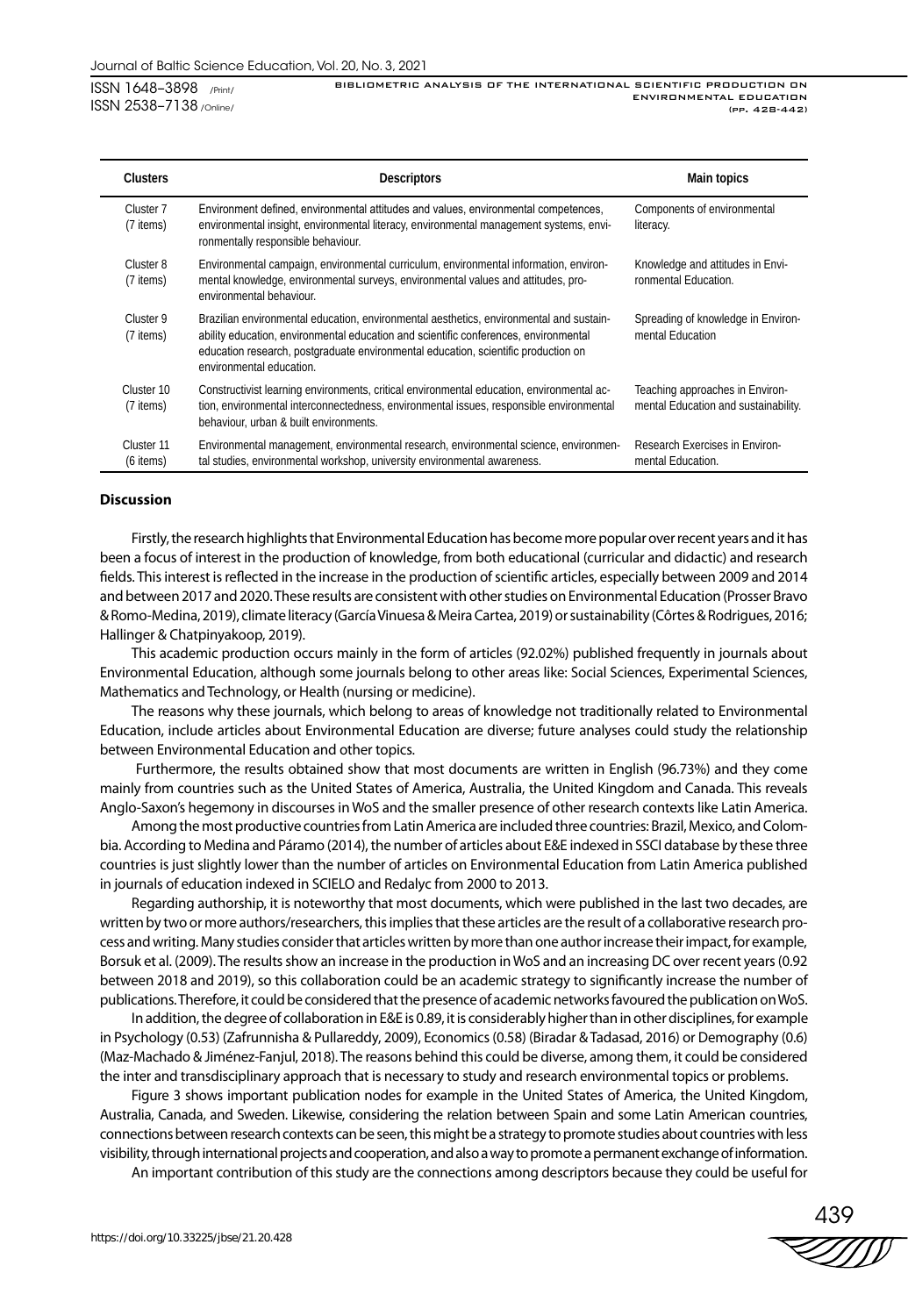BIBLIOMETRIC ANALYSIS OF THE INTERNATIONAL SCIENTIFIC PRODUCTION ON ENVIRONMENTAL EDUCATION (pp. 428-442)

ISSN 1648–3898 /Print/ ISSN 2538–7138 /Online/

researchers in the area. In particular, they show how the descriptors connect Environmental Education with other aspects that have traditionally been areas of interest, reflection, and research. Also, this study shows a certain independence of Environmental Education from sustainability or sustainable development, which used to be a dominant line that could sometimes be a bit unifying and restrictive. In other words, this literature review shows studies related to this topic, but it also reveals other theoretical and methodological perspectives that are not necessarily related to sustainability.

On the other hand, the analysis of the clusters allows understanding connections or similarities between the descriptors. Therefore, 11 clusters were generated with a reduced number of elements (between 6 and 9 descriptors), in which coherent relationships (theoretical and practical) were identified. The difference in the size of the clusters is due to the different variables analysed and the similarity in the terms that are part of each one. This allowed inferring the main topics that made the formation of clusters possible (Table 9). This distribution shows that there are some latent issues in all the topics, like environmental attitudes, research in Environmental Education, teaching and learning approaches (from multiple denominations and perspectives). In addition, it shows that Environmental Education is a research field at all educational levels, even, in the training of teachers and of other professionals. Also, Environmental Education binds and integrates different types of knowledge.

This is linked to the co-occurrence of descriptors shown in Figure 6. They reveal important lines of research or problematic dimensions. Firstly, attitudinal aspects are studied from environmental psychology and sociology because there is an interest in describing the main factors in behaviours and attitudes. These issues were also mentioned by Guérin et al. (2001) and Cottrell (2003). Some studies focus on the description of scales (as part of experimental or quasiexperimental quantitative research), which are later used to analyse pro-environmental behaviours, for example Dunlap (2008) or Reyna et al. (2017). Likewise, other studies consider the relevance of learning transdisciplinary knowledge in order to explain relevant environmental situations and problems. This topic was first considered one of the foundations of scientific literacy, and now it has its own conceptual entity, environmental literacy (Lewinsohn et al., 2015; Lloyd-Strovas et al., 2018; Pe'er et al., 2007; Pitman & Daniels, 2016; Roth, 2000).

This bibliometric analysis confirmed that the problems and research topics on Environmental Education are relevant, globally extended, and characterized by a plurality of approaches, both conceptually and methodologically. Therefore, it is needed more knowledge about this field that allows researchers to understand the different behaviour among research lines on Environmental Education, to identify the problems that can be incorporated into this research field and to recognize the natural challenges of researchers when they want to extend their collaboration networks and they want to publish their results in journals included on WoS.

## **Conclusions and Implications**

Since 2000 scientific literature on Environmental Education has experienced an important international increase. Therefore, this shows the relevance of reflection, research, policies and strategies that have been put into practice to transmit to the educational field the need to know and protect the environment. Focusing on the production on E&E, European countries publish 38.1% of the scientific production and the United States of America 33.6%, that is, 71.6% of the production on E&E comes from Europe and the USA.

North American universities are the main producers of international research in Environmental Education, and, on the opposite, Latin American universities produce collectively just 2% of the total documents analysed. The low presence of articles from Latin American countries, Asia or Africa suggests the need for different measures (political, scientific, etc.) in order to favour the democratization of knowledge.

The study that has been presented shows just a sample of the most relevant scientific production in Environmental Education, and it reveals the need for more bibliometric studies in this field in different databases; this will allow collecting more information, in order to contrast and know better the situation of this area of knowledge.

In this sense, this study allows recognizing that Environmental Education is an emerging area which interests researchers from different areas of knowledge and is enriched through collaboration (between research groups, universities, and researchers). In this regard, the study suggests the relevance of the consolidation of research networks in Environmental Education. Also, the study highlights the main topics of research in the field and the latent issues in all the topics, which will help to consolidate the theoretical and methodological identity of this discipline.

Among the limitations of this study is the difficulty of finding all the scientific production on Environmental Education because it is not a clearly delimited discipline in WoS. Due to that fact, it is possible that some related documents included in other WoS categories have not been considered in this analysis. However, the choice of the two categories *Education and Educational Research* and *Education, Scientific Disciplines* guarantees that all documents correspond to the subject under study.

440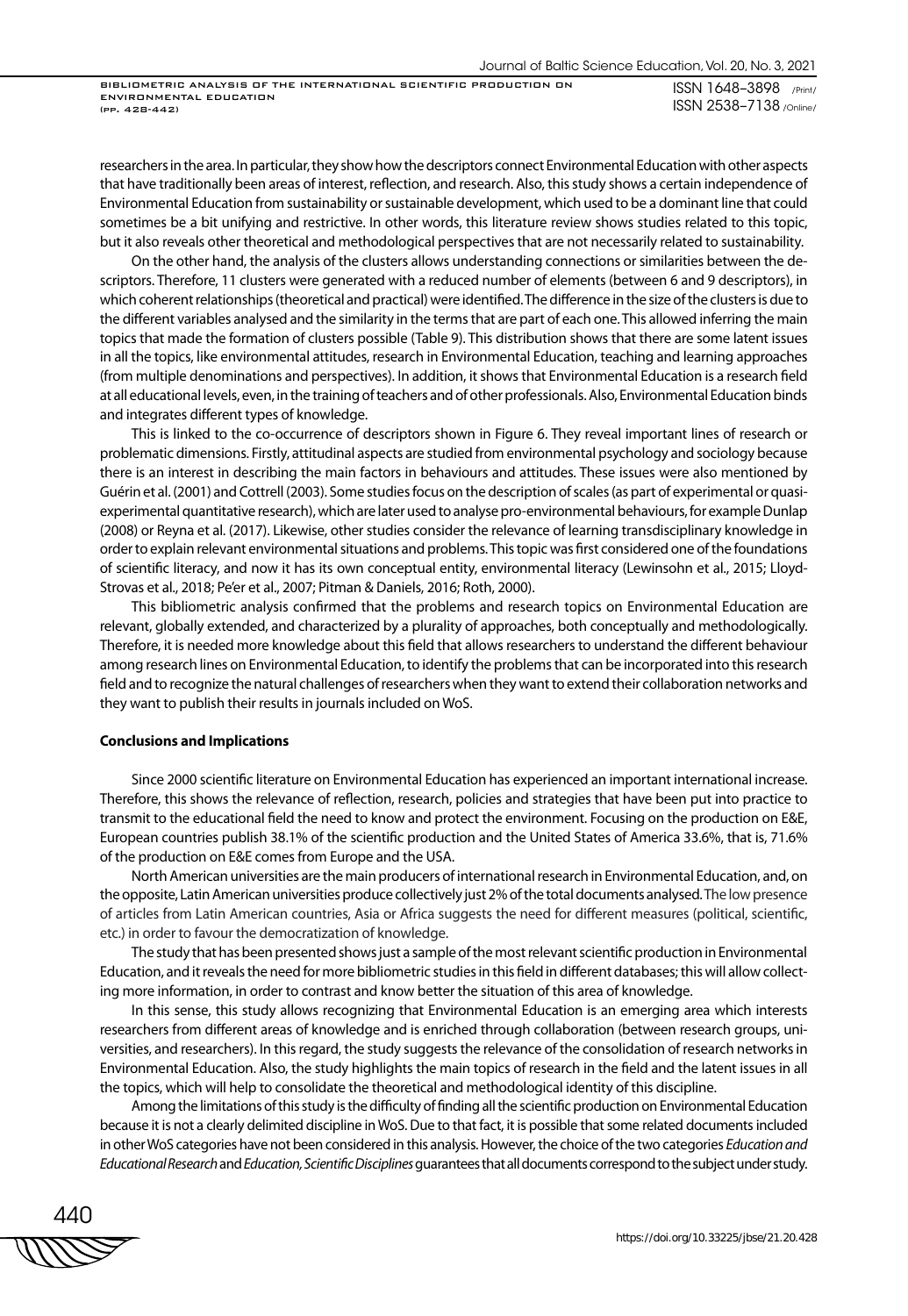BIBLIOMETRIC ANALYSIS OF THE INTERNATIONAL SCIENTIFIC PRODUCTION ON ENVIRONMENTAL EDUCATION (pp. 428-442)

Because of this, the results offer a perspective of the scientific production related to Environmental Education, which can be contrasted with other studies that include the analysis on other databases (like Scopus, ERIC, etc.) or which study other variables or relationships, for example: academic production and the number of inhabitants per country; comparison of productivity between different areas; analysis of different types of documents such as books, book chapters, management reports of environmental corporations and Non-Governmental Organizations. Likewise, future studies can address the specific situation of a country, for example the significant increase in Turkish production in this area. Finally, it would be relevant to carry out a content analysis of the documents, which would expand our knowledge of the data obtained through this bibliometric analysis.

#### **References**

- Abraham, M. F., De Lorenzo, M. S., & Haramboure, M. S. (2015). *Psicología ambiental y sustentabilidad. Análisis bibliométrico de las publicaciones en bases de datos de libre acceso* [Environmental psychology and sustainability. Bibliometric analysis of publications in open access databases]. Universidad Nacional de Mar del Plata, Argentina.
- Biradar, N., & Tadasad, P. G. (2016). Authorship pattern and collaborative research in economics. *Pearl: A Journal of Library and Information Science*, *10*(1), 45-51. https://doi.org/10.5958/0975-6922.2016.00006.1
- Borsuk, R. M., Budden, A. E., Leimu, R., Aarssen, L. W., & Lortie, C. J. (2009). The Influence of author gender, national language, and number of authors on citation rate in Ecology. *The Open Ecology Journal*, *2*(1), 25–28. https://doi.org/10.2174/1874213000902010025
- Côrtes, P. L., & Rodrigues, R. (2016). A bibliometric study on "education for sustainability." *Brazilian Journal of Science and Technology*, *3*(1), Article 8. https://doi.org/10.1186/s40552-016-0016-5
- Cottrell, S. P. (2003). Influence of sociodemographics and environmental attitudes on general responsible environmental behavior among recreational boaters. *Environment and Behavior*, *35*(3), 347–375. https://doi.org/10.1177/0013916503035003003
- Dunlap, R. E. (2008). The new environmental paradigm scale: From marginality to worldwide use. *The Journal of Environmental Education*, *40*(1), 3–18. https://doi.org/10.3200/JOEE.40.1.3-18
- García Vinuesa, A., & Meira Cartea, P. Á. (2019). Caracterización de la investigación educativa sobre el cambio climático y los estudiantes de educación secundaria [Characterization of educational research on climate change and secondary school students]. *Revista Mexicana de Investigación Educativa*, *24*(81), 507–535.
- González-Alcaide, G., Salinas, A., & Ramos, J. M. (2018). Scientometrics analysis of research activity and collaboration patterns in Chagas cardiomyopathy. *PLOS Neglected Tropical Diseases*, *12*(6), Article e0006602. https://doi.org/10.1371/journal.pntd.0006602
- González, E. J., & Puente, J. C. (2010). El campo de la educación ambiental en la región latinoamericana. Rasgos, retos y riesgos [The field of environmental education in Latin American region. Features, challenges, and risks]. *Trayectorias. Revista de Ciencias Sociales*, *12*(31), 91–106. https://www.redalyc.org/articulo.oa?id=60717342006
- Guerin, D., Crete, J., & Mercier, J. (2001). A multilevel analysis of the determinants of recycling Behavior in the European Countries. *Social Science Research*, *30*(2), 195–218. https://doi.org/10.1006/ssre.2000.0694
- Guimaraes, R. (1992). El discreto encanto de la Cumbre de la Tierra: Una evaluación impresionista de la Conferencia de Rio [The discreet charm of the Earth Summit: An impressionist assessment of the Rio Conference]. *Nueva Sociedad*, *122*, 86–103.
- Hallinger, P., & Chatpinyakoop, C. (2019). A bibliometric review of research on higher education for sustainable development, 1998–2018. *Sustainability*, *11*(8), Article 2401. https://doi.org/10.3390/su11082401
- Lewinsohn, T. M., Attayde, J. L., Fonseca, C. R., Ganade, G., Jorge, L. R., Kollmann, J., Overbeck, G. E., Prado, P. I., Pillar, V. D., Popp, D., da Rocha, P. L. B., Silva, W. R., Spiekermann, A., & Weisser, W. W. (2015). Ecological literacy and beyond: Problem-based learning for future professionals. *AMBIO*, *44*(2), 154–162. https://doi.org/10.1007/s13280-014-0539-2
- Lloyd-Strovas, J., Moseley, C., & Arsuffi, T. (2018). Environmental literacy of undergraduate college students: Development of the environmental literacy instrument (ELI). *School Science and Mathematics*, *118*(3–4), 84–92. https://doi.org/10.1111/ssm.12266 Mangan, R. (2019). *Web of Science: Manual de uso [Web of Science: User manual].* Clarivate Analytics.
- Maz-Machado, A., & Jiménez-Fanjul, N. (2018). Collaboration and citation analysis within social sciences: A comparative analysis between two fields. In *Scientometrics* (pp. 65-82*)*. InTech. https://doi.org/10.5772/intechopen.76732
- Maz-Machado, A., Jiménez-Fanjul, N., & Madrid, M. J. (2015). Collaboration in the Iberoamerican Journals in the category Information Science & Library Science in WOS. *Library Philosophy and Practice*, Article 1270. https://digitalcommons.unl.edu/libphilprac/1270/
- Maz-Machado, A., Muñoz-Ñungo, B., Gutiérrez-Rubio, D., & León-Mantero, C. (2020). Patterns of authorship and scientific collaboration in education: The production of Colombia in ESCI. *Library Philosophy and Practice*, Article 4278. https://digitalcommons.unl.edu/libphilprac/4278/
- Meadows, D. H., Meadows, D. L., Randers, J., & Behrens, W. W. (1972). *The limits to growth (Vol. 381).* London: Earth Island Limited.
- Medina Arboleda, I. F., & Páramo, P. (2014). La investigación en educación ambiental en América Latina: Un análisis bibliométrico [Research in environmental education in Latin America: A bibliometric analysis]. *Revista Colombiana de Educación*, *66*, 55–72. https://doi.org/10.17227/01203916.66rce55.72
- Novo, M. (2009). La educación ambiental, una genuina educación para el desarrollo sostenible [Environmental education, a genuine education for sustainable development]. *Revista de Educación*, *1*, 195–217.
- Onopriienko, K., Onopriienko, V., Petrushenko, Y., & Onopriienko, I. (2021). Environmental education for youth and adults: A bibliometric analysis of research. In *E3S Web of Conferences* (Vol. 234, Article 00002). EDP Sciences. https://doi.org/10.1051/e3sconf/202123400002
- Papadimitriou, F., & Kidman, G. (2012). Statistical and scientometric analysis of international research in geographical and environmental education. *International Research in Geographical and Environmental Education, 21*(1), 11–20. https://doi.org/10.1080/10382046.2012.639153

441 ZIIIV